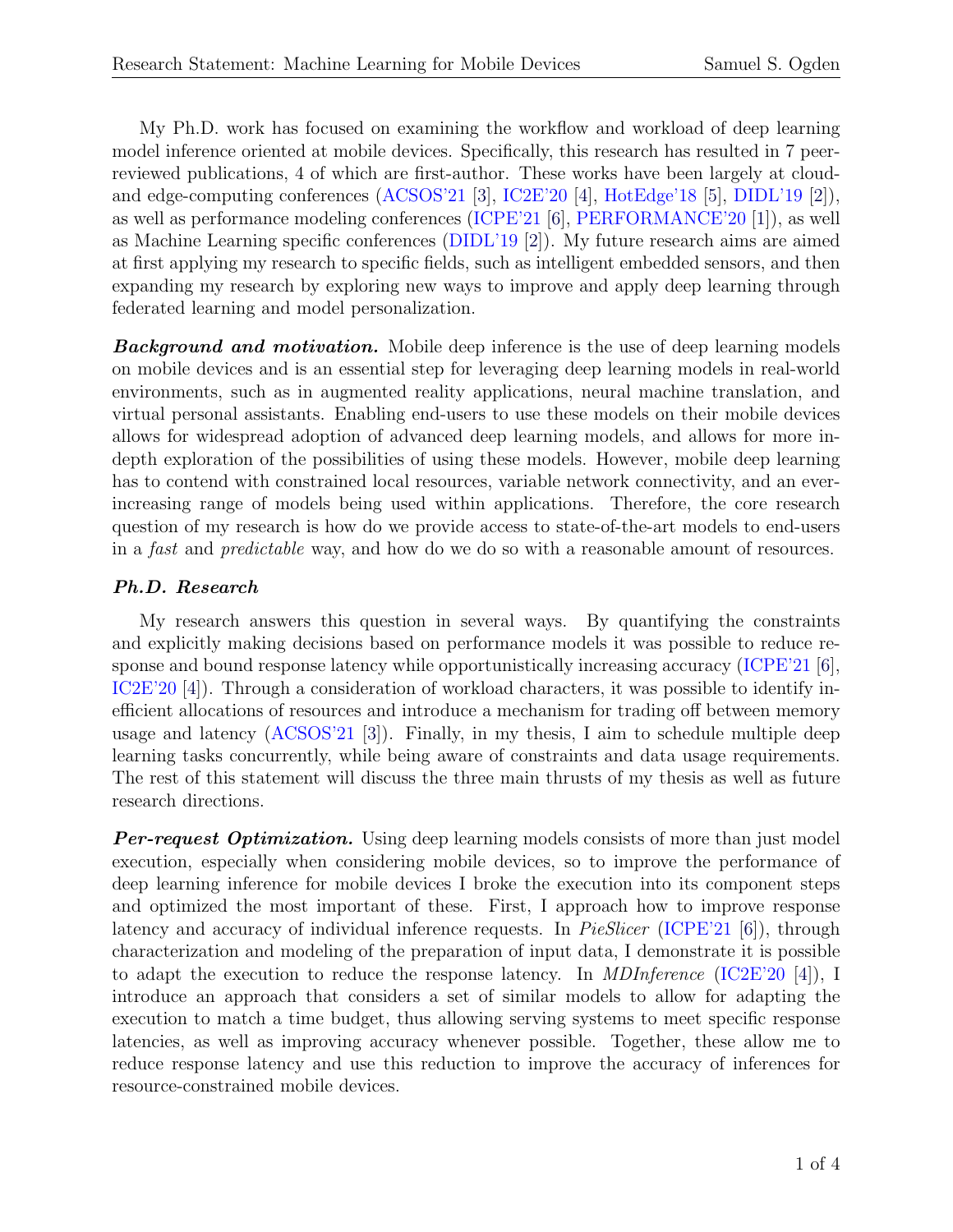**Model-level Caching.** Leveraging cloud-based resources allows much more powerful deep learning models to be executed, but results in many multitudes more requests for many more unique models, due to the number of mobile devices and the diversity of their needs. In CremeBrulee [\(ACSOS'21](https://www.samogden.net/assets/pdfs/Ogden2021b.pdf) [\[3\]](#page-2-0)), I showed that the need to load these models into memory quickly outpaces the actual computation. To address this, I introduced model-level caching, whereby deep learning models are treated as cacheable objects. This allows models to be moved smoothly in and out of memory as discrete units that are easy to reason about. By considering not only their characteristics but also the characteristics of their workload, it becomes straightforward to make good eviction decisions. Even a simple eviction-based model caching approach allows us to dramatically reduce memory requirements for hosting, and thus ensure better resource allocation and reduce hosting costs for deep learning models.

**Workload-level scheduling.** To further reduce the load on cloud-based resources, my current research aims to leverage both on-device and in-cloud resources for complex inference tasks. Many workloads, such as augmented reality, require the execution of complex combinations of models formed into directed acyclic graphs. Submitting all of these tasks to the cloud would not only incur high network latency, but also high serving costs. Instead, I aim to schedule the execution of individual tasks across both on-device and cloud-based resources that reduce latency by avoiding unnecessary data transfer and avoid resource contention between individual tasks and all executing DAGs. This will reduce latency and resource usage.

**Low-level execution optimization.** I was also  $2<sup>nd</sup>$  author of two publications [\(DIDL'19](https://www.samogden.net/assets/pdfs/Gilman2019.pdf) [\[2\]](#page-2-3), [PERFORMANCE'20](https://www.samogden.net/assets/pdfs/Gilman2020a.pdf) [\[1\]](#page-2-4)) which focused on low-level concurrent execution of deep learning models on GPUs. This work introduced a new model for considering concurrent executions on GPUs that was shown to be more accurate than previous models, allowing for finergrained insights into how to execute two deep learning models concurrently. This is essential for scaling deep learning inference serving since previous works have often shown that sharing resources can lead to dramatic decreases in performance due to resource contention. In these works I provided application-level insights, helping to bridge from low-level operations to high-level implications.

## Future Directions

Sensor systems are currently facing a host of new challenges due to the sheer amount of data being collected and the move towards making sensors even more intelligent through deep learning. These two challenges are paired in that machine learning is increasingly being used to do on-device filtering so only the most relevant data is submitted to centralized servers. However, sensors are extremely constrained in terms of energy, computation, memory, and bandwidth, driving a need to only execute selectively. As opposed to my previous work where every inference had to generate a response [\(ICPE'21](https://doi.org/10.1145/3427921.3450256) [\[6\]](#page-3-0), [IC2E'20](https://www.samogden.net/assets/pdfs/Ogden2020.pdf) [\[4\]](#page-2-1)), this problem instead needs to be approached by considering which inferences are achievable, which are meaningful, and which should be filtered out.

**Environmental Adaption.** The wide deployment of sensors also leads to challenges with the accuracy of their on-device models as well, since a wider deployment leads to more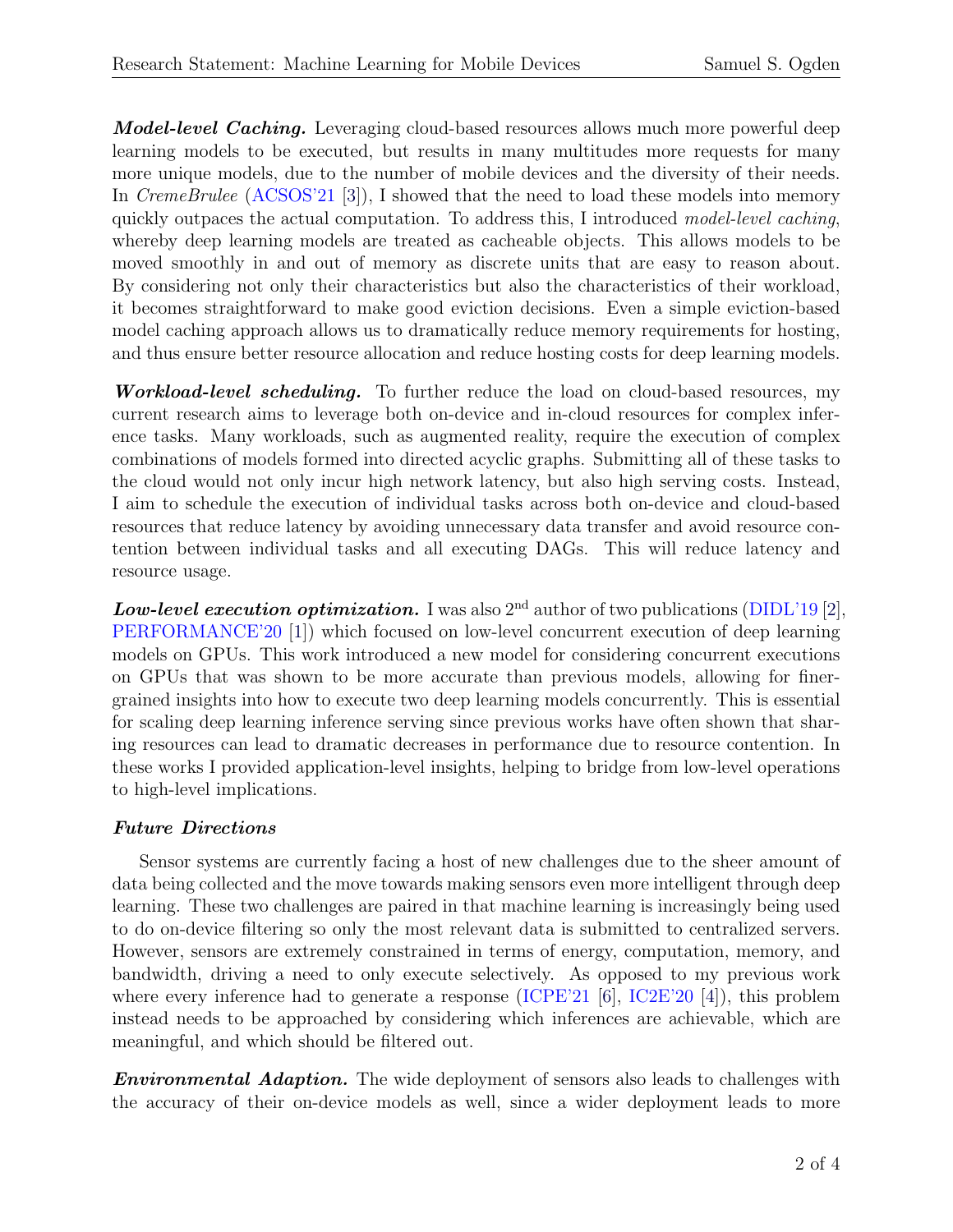variety of environments experienced. This is particularly important in situations where environments are largely similar but have many micro-environments, such as you would find in an agricultural application. The core challenge would be using the generalized insights of each sensor to build more accurate models, but allow individual models to specialize in their environments. This specialization of models largely is at odds with the generalization of models, where overfitting to any particular class is considered undesirable behavior. The goal of this research would be to enable federated learning that allows not only for the perdevice specialization but also to improve the shared base model. This line of research will build both on my ongoing research on on-device inference [\(HotEdge'18](https://www.samogden.net/assets/pdfs/Ogden2018.pdf) [\[5\]](#page-2-2)), but also on my mentorship experience that focused on federated learning techniques and applications.

**Hardware Adaptation.** A further challenge of sensors is hardware diversity. To make widely available and used sensors they must be cheap and easy to repair, which means being able to support a wide range of replacement hardware, both as sensors and, in the case of embodied agents, for mobility and interaction. Adapting using this new hardware can result in inaccurate control mechanisms and a loss of accuracy in results and potentially in control. The core challenge is that adapting to new hardware needs to be done quickly, and maybe in novel combinations, especially when using low-cost hardware. The goal of this research would be to enable such changes to be made by transferring existing models for sensing and control, and as well as personalizing them to the hardware combinations present. This also would build well on my previous work on managing on-device resources [\(ICPE'21](https://doi.org/10.1145/3427921.3450256) [\[6\]](#page-3-0)) to run multiple models, as well as determining the most essential models to keep on the device, which can leverage model-level caching techniques  $(ACSOS'21 \; [3])$  $(ACSOS'21 \; [3])$  $(ACSOS'21 \; [3])$  $(ACSOS'21 \; [3])$ .

In summary, my research focus is to identify issues surrounding mobile systems, identify the impact of specific constraints and techniques to improve performance and resource utilization. This work can have many impacts, both socially by improving user experience, and by allowing for other resource-constrained devices to utilize deep learning models effectively.

## References

- <span id="page-2-4"></span>[1] Guin Gilman, Ogden, Samuel S, Tian Guo, and Robert J Walls. "Demystifying the Placement Policies of the GPU Thread Block Scheduler for Concurrent Kernels". In: 38th International Symposium on Computer Performance, Modeling, Measurements and Evaluation (2020).
- <span id="page-2-3"></span>[2] Guin R Gilman, Ogden, Samuel S, Robert J Walls, and Tian Guo. "Challenges and Opportunities of DNN Model Execution Caching". In: Proceedings of the Workshop on Distributed Infrastructures for Deep Learning. 2019.
- <span id="page-2-0"></span>[3] Ogden, Samuel S, Guin R Gilman, Robert J Walls, and Tian Guo. "Many Models at the Edge: Scaling Deep Inference via Model-Level Caching". In: 2020 IEEE International Conference on Autonomic Computing and Self-Organizing Systems (ACSOS). ACSOS '21. Institute of Electrical and Electronics Engineers, Sept. 29, 2021.
- <span id="page-2-1"></span>[4] Ogden, Samuel S and T Guo. "MDINFERENCE: Balancing Inference Accuracy and Latency for Mobile Applications". In: 2020 IEEE International Conference on Cloud Engineering (IC2E). Los Alamitos, CA, USA: IEEE Computer Society, Apr. 2020.
- <span id="page-2-2"></span>[5] Ogden, Samuel S and Tian Guo. "MODI: Mobile Deep Inference Made Efficient by Edge Computing". In: USENIX Workshop on Hot Topics in Edge Computing (HotEdge 18). Boston, MA: USENIX Association, 2018.